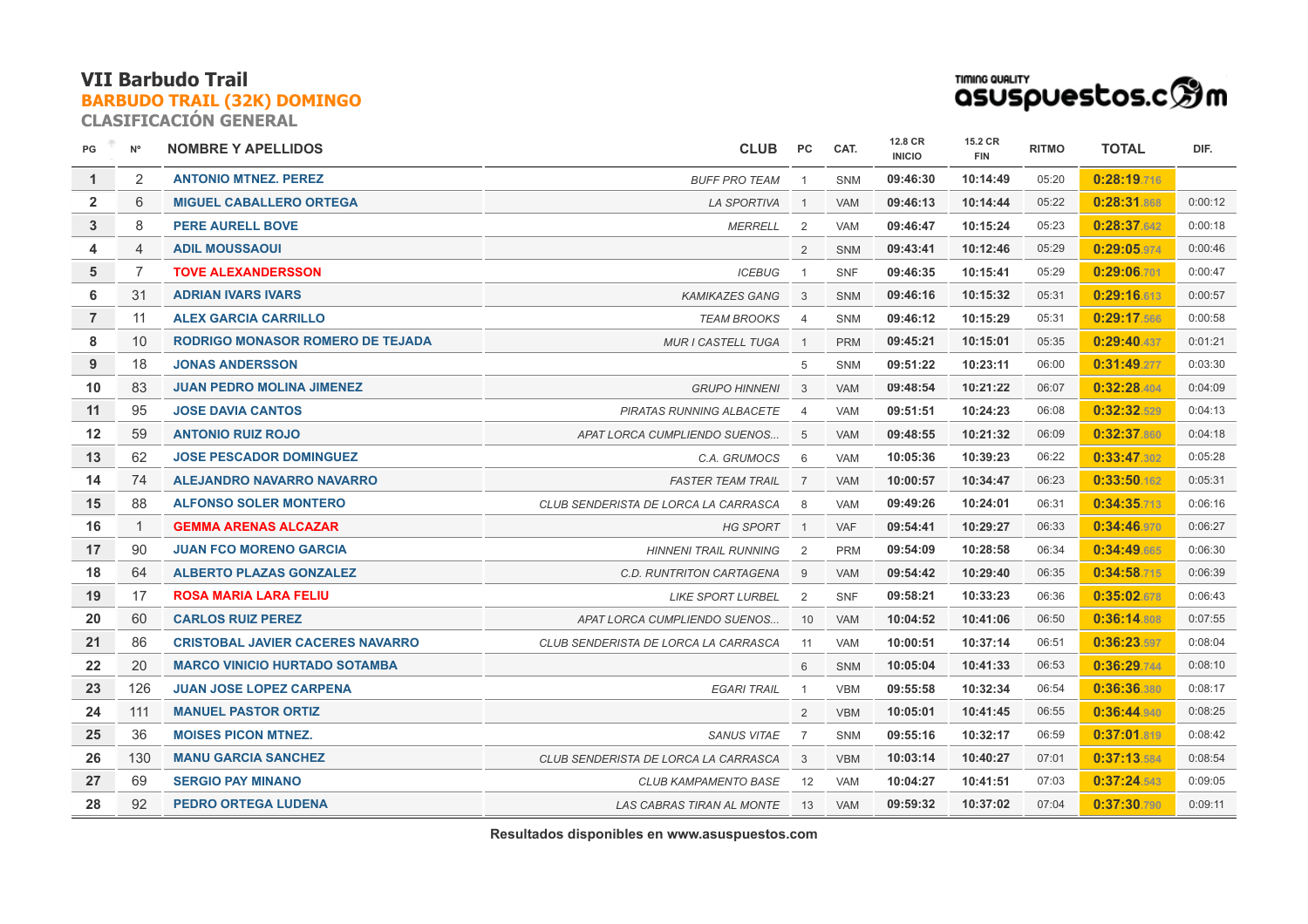**CLASIFICACIÓN GENERAL**



| PG | $N^{\circ}$ | <b>NOMBRE Y APELLIDOS</b>              | <b>CLUB</b>                                  | PC             | CAT.       | 12.8 CR<br><b>INICIO</b> | 15.2 CR<br><b>FIN</b> | <b>RITMO</b> | <b>TOTAL</b> | DIF.    |
|----|-------------|----------------------------------------|----------------------------------------------|----------------|------------|--------------------------|-----------------------|--------------|--------------|---------|
| 29 | 9           | <b>RAGNA DEBATS</b>                    | <b>MERRELL</b>                               | 2              | VAF        | 09:59:30                 | 10:37:14              | 07:07        | 0:37:44.111  | 0:09:25 |
| 30 | 89          | <b>PEDRO UBEDA LOPEZ</b>               | <b>TRAIL RUNNING LA SIMA</b>                 | 14             | <b>VAM</b> | 10:02:59                 | 10:41:02              | 07:10        | 0:38:03.483  | 0:09:44 |
| 31 | 34          | <b>NOE MARCO ORTUNO</b>                | <b>NTR ENTRENAMIENTOS</b>                    | 8              | <b>SNM</b> | 10:07:58                 | 10:46:15              | 07:13        | 0:38:17.485  | 0:09:58 |
| 32 | 55          | <b>SALVADOR VICENTE MERINO</b>         |                                              | 15             | <b>VAM</b> | 09:58:16                 | 10:36:51              | 07:16        | 0:38:35.835  | 0:10:16 |
| 33 | 16          | <b>JESSICA TIPAN GUTIERREZ</b>         | <b>FACTOR RUNNERS</b>                        | 3              | <b>SNF</b> | 10:08:12                 | 10:46:59              | 07:19        | 0:38:47.672  | 0:10:28 |
| 34 | 78          | <b>AGUSTIN LUJAN MALDONADO</b>         | <b>HG SPORT</b>                              | 16             | <b>VAM</b> | 10:05:17                 | 10:44:16              | 07:21        | 0:38:59.270  | 0:10:40 |
| 35 | 80          | <b>LUIS MIGUEL CASTILLO ALBERT</b>     | <b>GRUPO HINNENI</b>                         | 17             | <b>VAM</b> | 10:12:10                 | 10:51:14              | 07:22        | 0:39:04.425  | 0:10:45 |
| 36 | 53          | <b>PACO MORENO GARCIA</b>              |                                              | 18             | <b>VAM</b> | 09:58:19                 | 10:37:29              | 07:23        | 0:39:10.770  | 0:10:51 |
| 37 | 125         | <b>FCO JAVIER CASTILLA PASCUAL</b>     | <b>EA TRAIL</b>                              | $\overline{4}$ | <b>VBM</b> | 10:05:33                 | 10:45:14              | 07:29        | 0:39:41.942  | 0:11:22 |
| 38 | 97          | <b>SALVADOR GUIRAO BERNAL</b>          | C.D. SPOR-TI                                 | 19             | <b>VAM</b> | 10:08:30                 | 10:48:15              | 07:29        | 0:39:45.249  | 0:11:26 |
| 39 | 127         | <b>PABLO MARTIN REDONDO</b>            | <b>HOJARASCA TRABAJOS DE JARDINERIA S.L.</b> | 5              | <b>VBM</b> | 10:17:58                 | 10:57:50              | 07:31        | 0:39:52.881  | 0:11:33 |
| 40 | 138         | <b>ELOY CARBONELL PALAZON</b>          | CLUB MALVARICHE ORIENTACION                  | $\mathbf{3}$   | <b>PRM</b> | 10:04:05                 | 10:44:24              | 07:36        | 0:40:19.740  | 0:12:00 |
| 41 | 81          | <b>GUMERSINDO JOSE ESTEVE MTNEZ.</b>   | <b>HINNENI TRAIL RUNNING</b>                 | 20             | <b>VAM</b> | 10:01:57                 | 10:42:50              | 07:42        | 0:40:53.202  | 0:12:34 |
| 42 | 35          | <b>ANTONIO LOZANO SANCHEZ</b>          | <b>RACERS LEGION MURCIA</b>                  | 9              | <b>SNM</b> | 10:13:23                 | 10:54:34              | 07:46        | 0:41:11.525  | 0:12:52 |
| 43 | 40          | <b>BIENVENIDO VALDEPENAS GUTIERREZ</b> |                                              | 1              | <b>MTM</b> | 10:13:51                 | 10:55:22              | 07:49        | 0:41:31.271  | 0:13:12 |
| 44 | 30          | <b>DAVID GONZALEZ</b>                  | <b>GRUPO HINNENI</b>                         | 10             | <b>SNM</b> | 10:09:12                 | 10:50:44              | 07:50        | 0:41:32.560  | 0:13:13 |
| 45 | 76          | <b>AVELINO GUARDIOLA GABALDON</b>      | <b>GREM TRAIL</b>                            | 21             | <b>VAM</b> | 10:06:24                 | 10:48:06              | 07:52        | 0:41:42.415  | 0:13:23 |
| 46 | 99          | <b>JOAQUIN RUESCAS TOLEDO</b>          | <b>TRAIL VILLENA</b>                         | 22             | <b>VAM</b> | 10:08:07                 | 10:50:27              | 07:59        | 0:42:20.678  | 0:14:01 |
| 47 | 48          | <b>MARIA VICTORIA SOLER JIMENEZ</b>    | <b>BLADE RUNNERS CALASPARRA</b>              | 3              | VAF        | 10:05:33                 | 10:47:54              | 07:59        | 0:42:21.710  | 0:14:02 |
| 48 | 129         | <b>DIEGO BARAZA MTNEZ.</b>             | CLUB SENDERISTA DE LORCA LA CARRASCA         | 6              | <b>VBM</b> | 10:07:56                 | 10:50:25              | 08:00        | 0:42:29.694  | 0:14:10 |
| 49 | 44          | <b>JOSE PEREZ PENAS</b>                | CLUB SENDERISTA DE LORCA LA CARRASCA         | 2              | <b>MTM</b> | 10:08:04                 | 10:50:35              | 08:01        | 0:42:31.629  | 0:14:12 |
| 50 | 75          | <b>FRANCISCO DIAZ AZO</b>              | <b>CANYONING LIBERUM</b>                     | 23             | <b>VAM</b> | 10:14:17                 | 10:56:48              | 08:01        | 0:42:31.676  | 0:14:12 |
| 51 | 106         | <b>OSCAR GARCIA GIL</b>                |                                              | $\overline{7}$ | <b>VBM</b> | 10:05:35                 | 10:48:15              | 08:03        | 0:42:40.645  | 0:14:21 |
| 52 | 56          | <b>JULIO LOZANO PEREZ</b>              | <b>100% TRAIL MURCIA</b>                     | 24             | <b>VAM</b> | 10:08:53                 | 10:51:42              | 08:04        | 0:42:49.557  | 0:14:30 |
| 53 | 21          | <b>ALBERTO MARTI ROMERO</b>            |                                              | 11             | <b>SNM</b> | 10:14:15                 | 10:57:13              | 08:06        | 0:42:58.340  | 0:14:39 |
| 54 | 102         | <b>RAUL MARTI ROMERO</b>               |                                              | $\overline{4}$ | <b>PRM</b> | 10:14:14                 | 10:57:12              | 08:06        | 0:42:58.187  | 0:14:39 |
| 55 | 71          | <b>ADOLFO OSUNA LOPEZ</b>              | <b>CLUB TRAIL ALBACETE</b>                   | 25             | <b>VAM</b> | 10:07:22                 | 10:50:22              | 08:06        | 0:43:00.593  | 0:14:41 |
| 56 | 46          | <b>SALVADOR DIAZ LOPEZ</b>             | <b>RED DEPORTIVA YECLA</b>                   | 3              | <b>MTM</b> | 10:13:21                 | 10:56:46              | 08:11        | 0:43:25.961  | 0:15:06 |
| 57 | 108         | <b>PABLO MARTIN RODRIGUEZ</b>          |                                              | 8              | <b>VBM</b> | 10:14:28                 | 10:57:55              | 08:11        | 0:43:27.723  | 0:15:08 |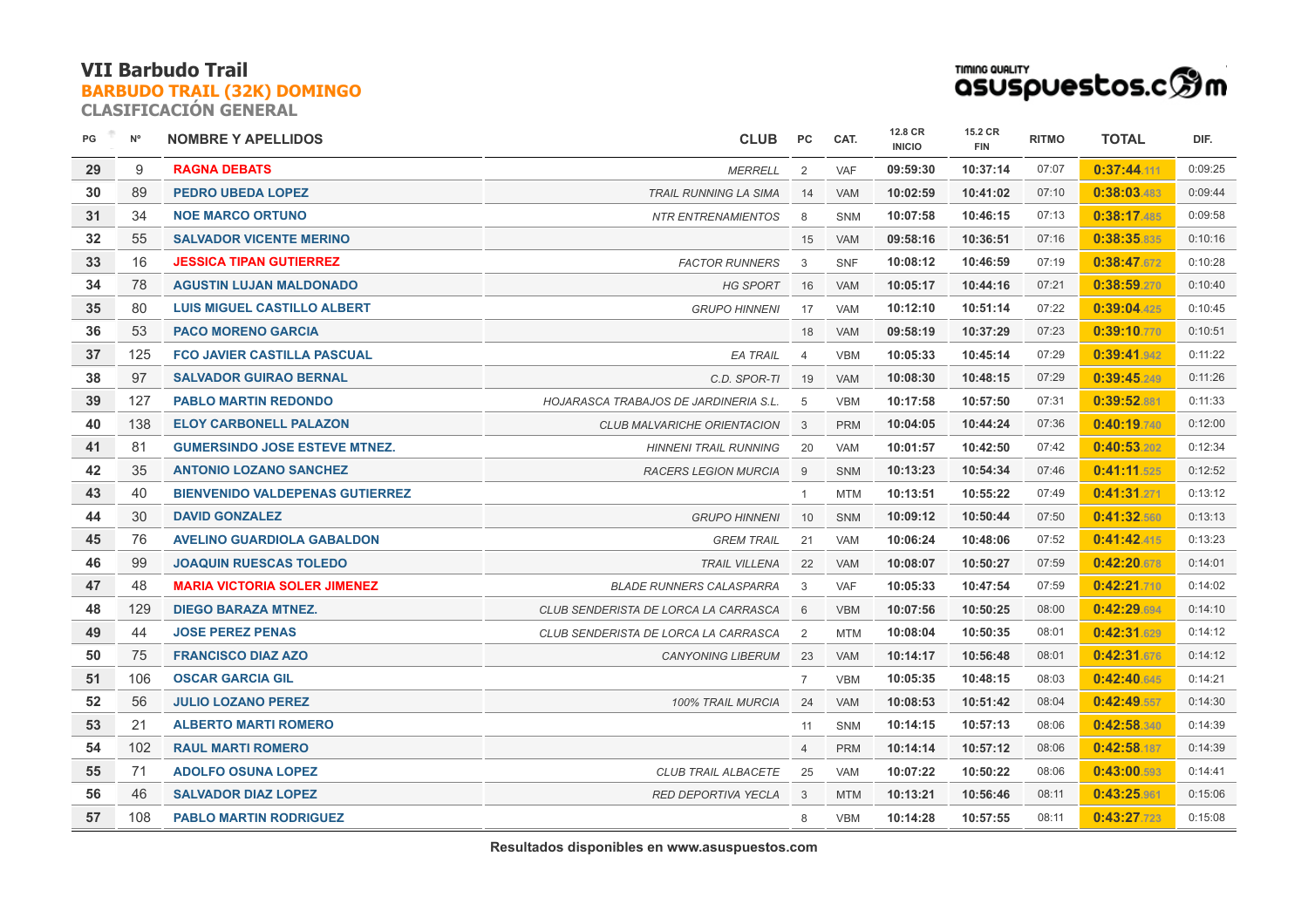**CLASIFICACIÓN GENERAL**



| PG | $N^{\circ}$ | <b>NOMBRE Y APELLIDOS</b>           | <b>CLUB</b>                          | PC             | CAT.       | 12.8 CR<br><b>INICIO</b> | 15.2 CR<br><b>FIN</b> | <b>RITMO</b> | <b>TOTAL</b> | DIF.    |
|----|-------------|-------------------------------------|--------------------------------------|----------------|------------|--------------------------|-----------------------|--------------|--------------|---------|
| 58 | 63          | <b>MIQUEL BELEN SANTACRUZ</b>       | C.A. MARATHON CREVILLENT             | 26             | <b>VAM</b> | 10:08:59                 | 10:52:33              | 08:13        | 0:43:34.116  | 0:15:15 |
| 59 | 82          | <b>JOSE MIGUEL JIMENEZ GILAR</b>    | <b>GRUPO HINNENI</b>                 | 27             | <b>VAM</b> | 10:04:24                 | 10:48:29              | 08:19        | 0:44:05.533  | 0:15:46 |
| 60 | 109         | <b>JUAN MANUEL MEDINA SAEZ</b>      |                                      | 9              | <b>VBM</b> | 10:16:07                 | 11:00:21              | 08:20        | 0:44:14.280  | 0:15:55 |
| 61 | 121         | <b>JUAN SANCHEZ BUSTAMANTE MULA</b> | CENTRO EXCURSIONISTA DE CARTAGENA    | 10             | <b>VBM</b> | 10:24:47                 | 11:09:32              | 08:26        | 0:44:45.359  | 0:16:26 |
| 62 | 51          | <b>SERGIO BATLLORI ESTEVE</b>       |                                      | 28             | <b>VAM</b> | 10:18:56                 | 11:03:52              | 08:28        | 0:44:56.260  | 0:16:37 |
| 63 | 73          | <b>ANTONIO MADRID MARIN</b>         | <b>CLUB COSTERA SUR TRAIL</b>        | 29             | <b>VAM</b> | 10:17:47                 | 11:03:54              | 08:42        | 0:46:07.951  | 0:17:48 |
| 64 | 47          | <b>GRACIELLA SALVADOR LLUCH</b>     |                                      | $\overline{4}$ | <b>VAF</b> | 10:20:00                 | 11:06:17              | 08:43        | 0:46:17.419  | 0:17:58 |
| 65 | 122         | <b>MANUEL SANTOS GOMEZ</b>          | C.A. SAX                             | 11             | <b>VBM</b> | 10:09:43                 | 10:56:03              | 08:44        | 0:46:20.900  | 0:18:01 |
| 66 | 42          | <b>SIMON NAVARRO GARCIA</b>         | <b>ALHAMA COYM</b>                   | $\overline{4}$ | <b>MTM</b> | 10:17:46                 | 11:05:00              | 08:54        | 0:47:14.623  | 0:18:55 |
| 67 | 105         | <b>ESTHER SANCHEZ PEREZ</b>         | <b>CLUB KAMPAMENTO BASE</b>          | $\overline{1}$ | <b>VBF</b> | 10:20:27                 | 11:08:14              | 09:00        | 0:47:47.644  | 0:19:28 |
| 68 | 37          | <b>ALICIA DE GEA ABELLAN</b>        | <b>ENTRECIMAS TRAIL</b>              | $\overline{4}$ | <b>SNF</b> | 10:20:32                 | 11:08:21              | 09:01        | 0:47:49.931  | 0:19:30 |
| 69 | 85          | <b>FRANCISCO LAGUNA FNDEZ.</b>      | KINKILLEROS DE LAS CUMBRES MANCHEGAS | 30             | <b>VAM</b> | 10:21:33                 | 11:09:26              | 09:02        | 0:47:53.119  | 0:19:34 |
| 70 | 128         | <b>SERGIO RACIONERO ROMERO</b>      | <b>KINKILLEROS</b>                   | 12             | <b>VBM</b> | 10:24:39                 | 11:12:48              | 09:05        | 0:48:09.900  | 0:19:50 |
| 71 | 115         | <b>PEDRO MIGUEL SAEZ SAMPER</b>     | 30740 C.D.                           | 13             | <b>VBM</b> | 10:19:27                 | 11:07:45              | 09:06        | 0:48:18.125  | 0:19:59 |
| 72 | 58          | <b>PABLO HENAREJOS CARRILLO</b>     | <b>ALICATADOS TRAIL</b>              | 31             | <b>VAM</b> | 10:23:48                 | 11:12:07              | 09:06        | 0:48:19.900  | 0:20:00 |
| 73 | 28          | <b>JUAN NAVALON RUBIO</b>           | <b>CDME TRAIL VILLENA</b>            | 12             | SNM        | 10:06:05                 | 10:54:25              | 09:07        | 0:48:20.480  | 0:20:01 |
| 74 | 32          | <b>ALFONSO MATEO MTNEZ.</b>         | CLUB SENDERISTA DE LORCA LA CARRASCA | 13             | <b>SNM</b> | 10:19:34                 | 11:08:02              | 09:08        | 0:48:28.556  | 0:20:09 |
| 75 | 136         | <b>ANTONIO DIAZ-MIGUEL BARBERAN</b> | <b>ULTRAVIVIENTE</b>                 | 14             | <b>VBM</b> | 10:19:23                 | 11:07:51              | 09:08        | 0:48:28.572  | 0:20:09 |
| 76 | 25          | <b>LAZARO CABALLERO GARCIA</b>      | ASOCIACION LORCA SANTIAGO            | 14             | <b>SNM</b> | 10:20:52                 | 11:09:22              | 09:09        | 0:48:30.791  | 0:20:11 |
| 77 | 87          | <b>JOAQUIN PALOMERA CAMANO</b>      | CLUB SENDERISTA DE LORCA LA CARRASCA | 32             | <b>VAM</b> | 10:30:09                 | 11:18:51              | 09:11        | 0:48:42.838  | 0:20:23 |
| 78 | 116         | <b>ALEJANDRO TRIVINO PEREZ</b>      | C.A. GRUMOCS                         | 15             | <b>VBM</b> | 10:18:37                 | 11:07:23              | 09:12        | 0:48:46.417  | 0:20:27 |
| 79 | 96          | <b>ROBERT ORTEGA SANCHEZ</b>        | <b>RED DEPORTIVA YECLA</b>           | 33             | <b>VAM</b> | 10:18:17                 | 11:07:04              | 09:12        | 0:48:47.635  | 0:20:28 |
| 80 | 72          | <b>JOSE LUIS JIMENEZ CANETE</b>     | <b>GRUPO HINNENI</b>                 | 34             | <b>VAM</b> | 10:18:05                 | 11:07:00              | 09:13        | 0:48:55.376  | 0:20:36 |
| 81 | 23          | <b>ALEJANDRO POVEDA OTAZO</b>       |                                      | 15             | <b>SNM</b> | 10:13:29                 | 11:02:42              | 09:17        | 0:49:13.363  | 0:20:54 |
| 82 | 77          | <b>JESUS ANGEL ABELLAN PEREZ</b>    | <b>GRUPO HINNENI</b>                 | 35             | <b>VAM</b> | 10:18:05                 | 11:07:22              | 09:17        | 0:49:17.863  | 0:20:58 |
| 83 | 24          | <b>DAVID ARROYO ALCAZAR</b>         |                                      | 16             | SNM        | 10:24:58                 | 11:14:28              | 09:20        | 0:49:30.719  | 0:21:11 |
| 84 | 49          | <b>ARIADNA MATAIX MTNEZ.</b>        | CENTRO EXCURSIONISTA DE CARTAGENA    | $\overline{1}$ | <b>PRF</b> | 10:19:29                 | 11:09:20              | 09:24        | 0:49:51.442  | 0:21:32 |
| 85 | 66          | <b>ABEL MONTOYA ARMENGOL</b>        | C.A. BENIDORM                        | 36             | <b>VAM</b> | 10:28:35                 | 11:18:26              | 09:24        | 0:49:51.718  | 0:21:32 |
| 86 | 117         | <b>SERGIO MURCIA PENALVER</b>       | <b>CLUB CARTAGENA TRAIL</b>          | 16             | <b>VBM</b> | 10:24:47                 | 11:14:49              | 09:26        | 0:50:02.685  | 0:21:43 |